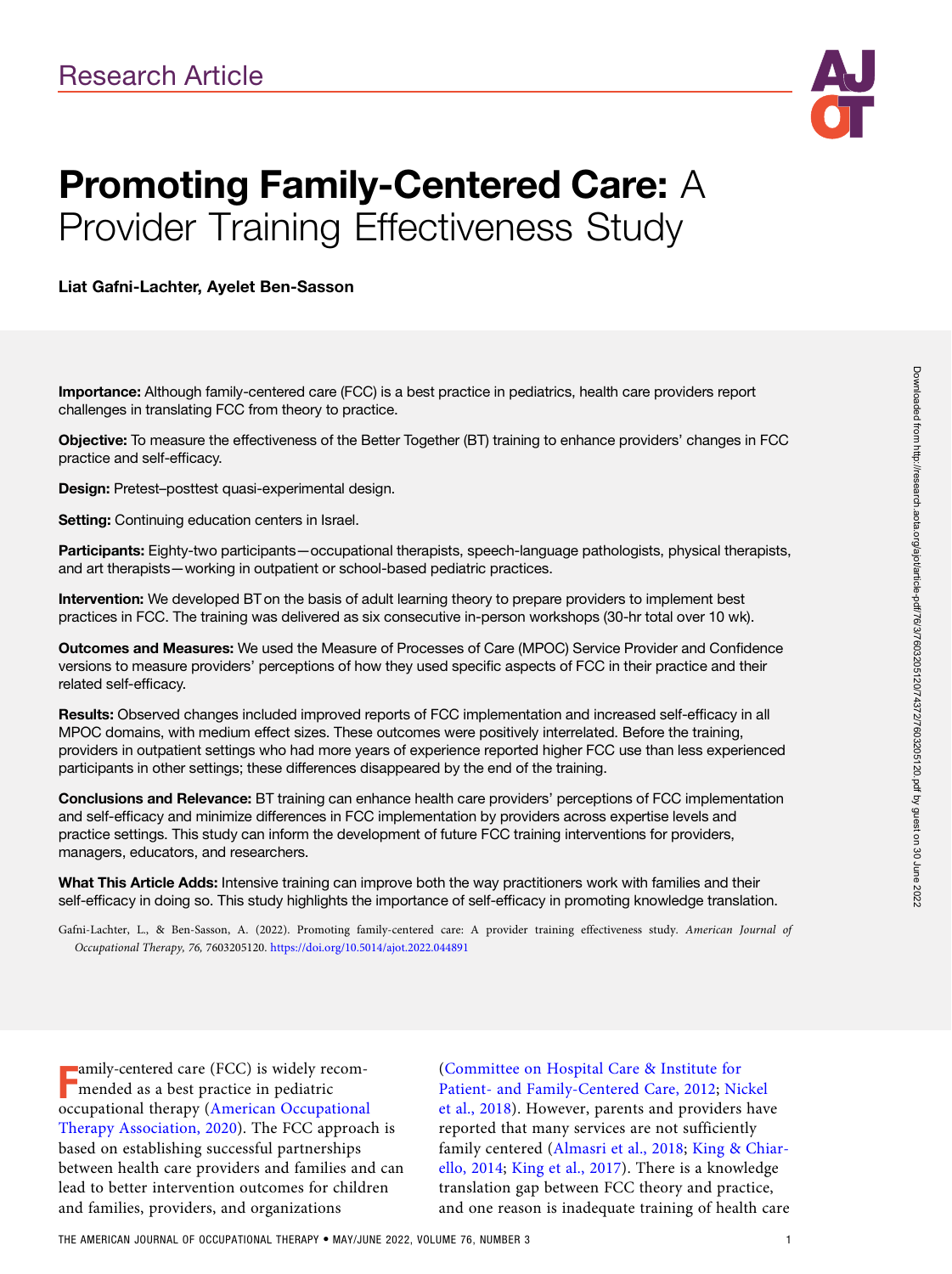providers [\(Bamm & Rosenbaum, 2008](#page-6-0); [King &](#page-6-0) [Chiarello, 2014\)](#page-6-0). To address this gap, we developed the Better Together (BT) training program to promote providers' skills and self-efficacy in delivering FCC.

Studies of FCC training programs have shown that they can enhance FCC-related knowledge and positive attitudes (e.g., [Keisling et al., 2017;](#page-6-0) [Whitman et al.,](#page-7-0) [2002](#page-7-0)) and improve FCC implementation (e.g., [Altim](#page-6-0)[ier et al., 2015](#page-6-0); [An et al., 2019](#page-6-0); [Brown & Woods, 2012;](#page-6-0) [Dunst et al., 2011;](#page-6-0) [King et al., 2011;](#page-7-0) [Toivonen et al.,](#page-7-0) [2019](#page-7-0)). Although these studies consistently demonstrated the benefits and importance of training, the programs differed in instructional design and research methodology, instructional methods (lecture, workshop, or ongoing mentorship), conceptual models taught, trainees' professions (e.g., nurses, occupational therapists, physical therapists, physicians), expertise (students to experts), and duration (from a few hours to a year). Program outcomes evaluated also differed across studies and included changes in attitudes toward, knowledge about, and implementation of FCC.

Only two studies administered repeated standardized outcome measures ([An et al., 2019;](#page-6-0) [King et al.,](#page-7-0) [2011](#page-7-0)); the others used qualitative or quantitative measures developed specifically for those studies in the form of retrospective or posttest surveys. [King et al.](#page-7-0) [\(2011\)](#page-7-0) used a pretest–posttest experimental research design to evaluate an 11-mo mentorship program for 25 occupational therapists aimed at enhancing familycentered skills and behaviors. The program included group peer mentoring, consisting of a facilitated discussion of case studies, and individual mentoring for novice practitioners. [An et al. \(2019](#page-6-0)) conducted a randomized controlled trial with 16 physical therapists that examined the effects of a 6-wk collaborative intervention model including 6 hr of provider instruction. Consistent with these studies, we used a pretest–posttest design with standardized measures to capture patterns of group- and individual-level change in the novel BT training.

Accumulating evidence indicates that the key training ingredients to foster the application of FCC knowledge in practice are the content taught (what) and the instruction methods used (how). What should be taught includes knowledge and skills in core FCC elements; translation of knowledge and skills into methods for collaboration between family members and health care providers; consideration of family contexts; FCC-related policies and procedures; and education interventions for clients, families, and health care professionals [\(Kokorelias et al., 2019\)](#page-7-0). How it should be taught is to use a learner-centered approach based on adult learning theory [\(Knowles et al., 2012\)](#page-7-0). The principles of adult learning theory include encouraging learner involvement in learning and evaluation processes, highlighting practical learning through experiencing and problem solving, drawing from

learners' past knowledge, and presenting topics with immediate relevance [\(Knowles et al., 2012\)](#page-7-0).

[King \(2009](#page-6-0)) offered a model, subsequently tested in an FCC training program ([King et al., 2011\)](#page-7-0), for the ongoing process of clinical expertise development. This process has two requirements: (1) Individual learners draw on their capacities, motivation, and particular experiences and (2) the environmental context provides support, resources, and opportunities for optimal experiences and processing. King also described strategies to foster expertise by combining multiple learning methods, including experiential, instructional, and observational learning. Research on professional development in FCC has shown that learners perceive experiential learning, feedback, mentoring, and reflection to be the most valuable elements [\(Dunst & Trivette, 2009;](#page-6-0) [Dunst et al., 2011;](#page-6-0) [King et al.,](#page-7-0) [2011](#page-7-0); [Vilaseca et al., 2019\)](#page-7-0). We integrated all these elements into the BT content and instructional design [\(Gafni-Lachter, 2015\)](#page-6-0).

Self-efficacy is an important provider characteristic, and few FCC studies have addressed it. [Bandura](#page-6-0) [\(1997](#page-6-0), [2006\)](#page-6-0) defined self-efficacy as task-specific confidence in or self-judgment of how well one can perform a specific action in a specific situation. Selfefficacy is a core belief that is the foundation of human motivation, performance, accomplishments, and emotional well-being. Health care providers' self-efficacy beliefs about their clinical capabilities influence their clinical behavior. When providers lack clinical self-efficacy, their implementation of clinical knowledge is limited [\(Godin et al., 2008](#page-6-0); [Greenhalgh et al., 2004\)](#page-6-0). Evidence shows that providers' low self-efficacy in FCC practices can be a barrier to FCC implementation [\(Bamm & Rosenbaum, 2008](#page-6-0)), whereas high self-efficacy facilitates implementation ([Tang et al., 2012\)](#page-7-0). Hence, in this study we evaluated self-efficacy as an essential component in moving practitioners from knowing to implementing FCC.

The purpose of this study therefore was to answer three questions: (1) Can the BT training improve providers' perceptions of the extent to which they implement specific aspects of FCC? (2) Can the BT training enhance providers' perceptions of their FCCrelated self-efficacy? and (3) What are the associations between providers' perceptions of their FCC implementation and their related self-efficacy?

## Method

#### **Participants**

Participation in the BT training was offered as an elective continuing education program advertised by Israeli professional associations. Recruitment to participate in the study was voluntary. All BT enrollees who were actively practicing at the time of the training received an email describing the study. Of 105 enrolled trainees, 82 (78.1%) consented to participate.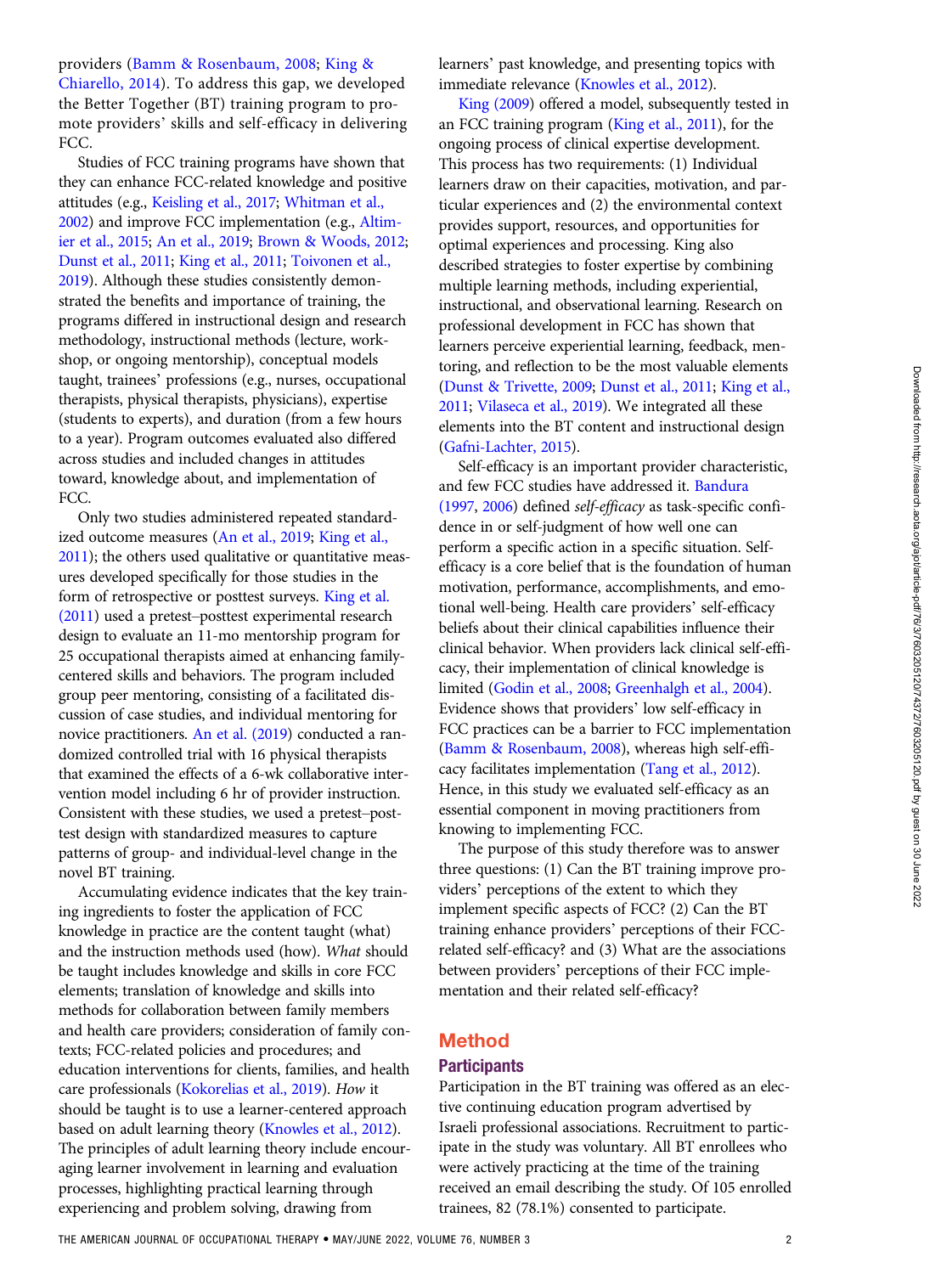#### Measures

Measure of Processes of Care–Service Provider The Measure of Processes of Care–Service Provider (MPOC–SP; [Woodside et al., 1998\)](#page-7-0) is a 27-item selfreport questionnaire assessing health care providers' perceptions of the extent to which they implement specific aspects of FCC. The MPOC–SP has four domains: Showing Interpersonal Sensitivity (SIS), Communicating Specific Information About the Child (CSI), Treating People Respectfully (TPR), and Providing General Information (PGI). Respondents rate each item on a 7-point scale from 1 (not at all) to 7 (to a very great extent). The Hebrew MPOC–SP was validated in Israel with good internal consistency across domains, both in the current study ( $\alpha$  = .70–.85) and in a previous study ( $\alpha = .65-.89$ ; [Schenker et al.,](#page-7-0) [2016](#page-7-0)).

Measure of Processes of Care–Confidence The Measure of Processes of Care–Confidence

(MPOC–Con; [Gafni-Lachter et al., 2019](#page-6-0)) is a 27-item self-report questionnaire developed for this study as a sequel to the MPOC–SP to measure health care providers' perceptions of their self-efficacy (confidence) in implementing specific FCC behaviors. Consistent with [Bandura](#page-6-0)'s (2006) guidelines for measuring self-efficacy, respondents rate their confidence in their ability to perform each MPOC–SP item successfully on a scale from 0 (complete lack of confidence) to 10 (complete confidence). Scores are computed for the same domains as the MPOC–SP (i.e., SIS, CSI, TPR, and PGI). In the current study, internal consistency across the domains was good ( $\alpha = .76$ –.91). Significant positive Pearson correlations between the MPOC–SP domains and the corresponding MPOC–Con domains indicate good construct validity for the MPOC–Con.

#### Satisfaction Report

We developed the Satisfaction Report for this study to measure participants' satisfaction with course content, content novelty, and instruction quality and their desire to learn more. Participants rated 21 survey items on a 5-point Likert scale from 1 (strongly disagree) to 5 (strongly agree). They also rated the contribution of different learning activities (e.g., class discussion, experiential learning and reflection activities, peer mentoring tasks, and lectures) to their learning experience using a 5-point scale from 1 (no contribution) to 5 (major contribution).

#### Intervention

The BT training curriculum and instructional design [\(Gafni-Lachter, 2015](#page-6-0)) are based on adult learning theory [\(Knowles et al., 2012](#page-7-0)), King'[s \(2009\)](#page-6-0) model of the development of professional expertise, and evidence on factors that promote FCC. We selected the BT content to address key factors that enhance or impede the implementation of FCC at the workplace, provider,

and family levels. Workplace factors include policies, processes, and services to support families [\(King et al.,](#page-7-0) [2017](#page-7-0)). Provider factors include attitudes, knowledge, and confidence related to FCC [\(Bamm & Rosenbaum,](#page-6-0) [2008](#page-6-0); [King & Chiarello, 2014](#page-6-0)). Family factors include culture, values, knowledge, and priorities regarding the care received ([Almasri et al., 2018](#page-6-0)). The initial BT curriculum was reviewed by parents, parent advocacy professionals, educators, and health care providers, and we integrated their feedback into later versions.

The final curriculum includes six content modules based on core knowledge and skills in FCC: (1) principles and evidence, (2) learning from families and development of cultural competence, (3) strategies for effective communication with families: listening and sharing information, (4) collaborative goal setting, (5) FCC processes and measures, and (6) promotion of FCC in the workplace. Consistent with King'[s \(2009\)](#page-6-0) model, each BT training module is taught through interactive lectures with group discussion, experiential (workplace) learning tasks, reflective assignments with instructor feedback, and peer mentoring tasks. In accordance with adult learning theory, learners' involvement in the learning process is encouraged through individualized action plans to address problems and concerns in their practice, advance their preferred skills and knowledge, and guide their application of FCC in the workplace.

#### Procedure

The University of Haifa institutional review board approved this study (No. 263/16). Liat Gafni-Lachter delivered this biweekly training in Hebrew in six 5-hr consecutive in-person workshops over 10 wk (30 hr total).

Between 2017 and 2019, Gafni-Lachter delivered four iterations of the training to groups of 20 to 29 participants. The training sessions were offered in continuing education centered in northern Israel and affiliated with the university. Study participants completed the MPOC–SP and MPOC–Con before and after the training, a short background questionnaire before the training, and the Satisfaction Report after the training.

#### Data Analysis

We determined the sample size according to G\*Power calculations for repeated-measures multivariate analysis of variance (MANOVA), including within- and between-group comparisons, and set a medium effect size (*f*) of .80 and a significance level of  $p < .05$ . The calculation yielded a minimum sample of 60 participants. Data were analyzed using IBM SPSS Statistics, Version 25. Tests of normality indicated that parametric tests could be used. MPOC–SP and MPOC–Con pretest–posttest score changes were analyzed using repeated-measures MANOVA with statistical significance set at the .05 two-tailed error rate appropriate to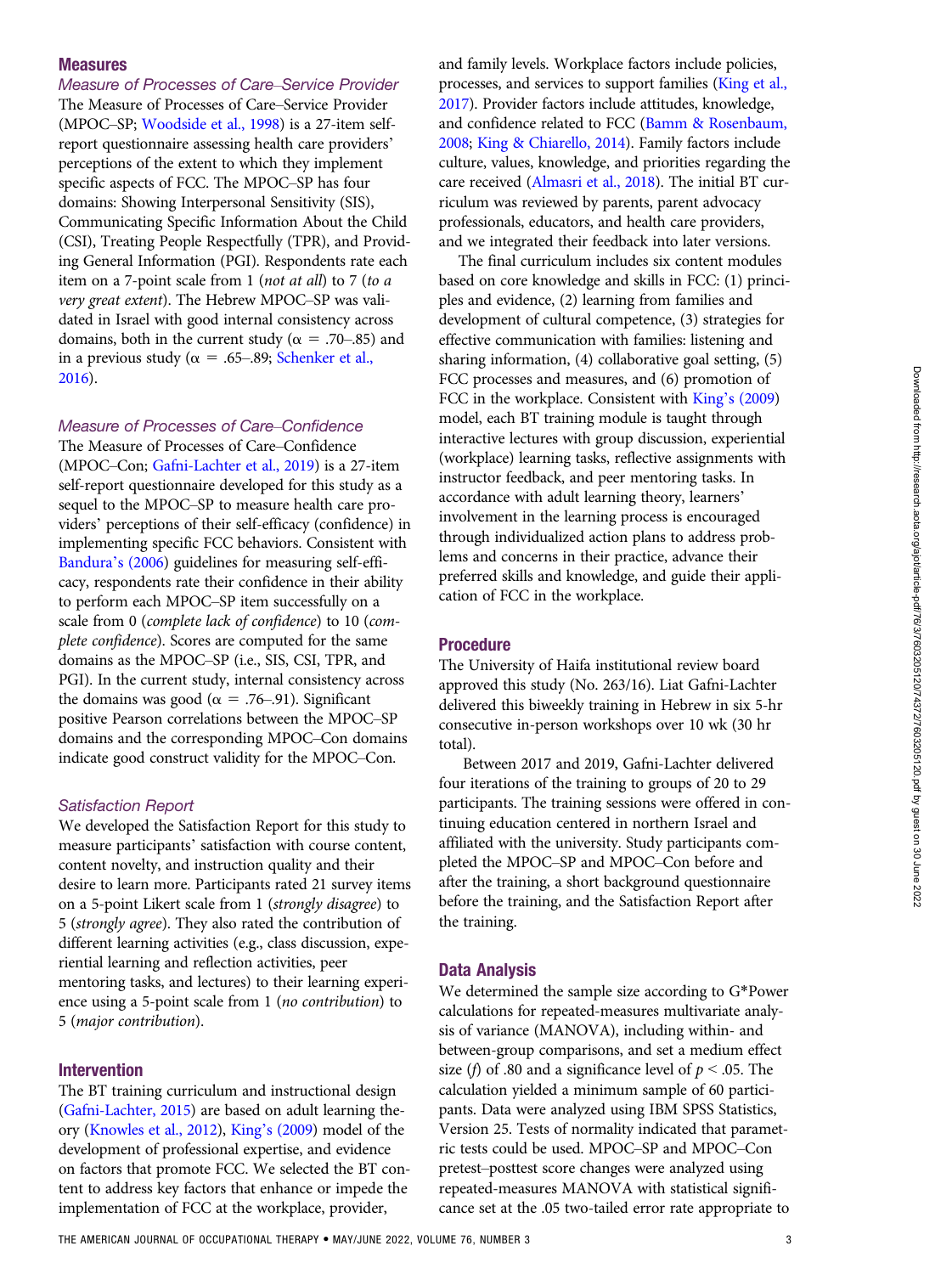the hypothesis [\(Newcomer & Conger, 2010](#page-7-0)). Pearson correlations were conducted to examine relationships between MPOC–SP and MPOC–Con score changes and participants' background information. No significant differences in MPOC–SP or MPOC–Con scores were found between any of the four training cohorts, so we aggregated the analysis of data.

## **Results**

The sample consisted of 82 practicing health care providers, including 68 (82.9%) occupational therapists, 9 (11.0%) speech-language pathologists, 2 physical therapists (2.4%), and 3 (3.7%) art therapists. Forty-six participants (56.1%) worked primarily in school-based settings and 36 (43.9%) in outpatient or clinic settings. Sixty (73.2%) identified their primary language spoken at work as Hebrew and 22 (26.8%) as Arabic, but all were proficient in Hebrew. Forty-five participants (55.0%) held a bachelor's degree, 34 (41.5%) a master's degree, and 3 (3.7%) a doctoral degree. Participants' mean age was 37.3 yr ( $SD = 8.5$ , range = 24–55), and they had a mean of 10.5 yr of pediatric experience ( $SD = 7.6$ , range = 1–33). Providers working in outpatient or clinic settings had marginally significantly fewer years of experience ( $M = 8.6$  yr,  $SD = 7.0$ ) than providers in school-based practice  $(M = 12.0 \text{ yr}, SD = 7.8), t(81) = 1.963, p = .05.$ 

## Changes in Perceived Implementation of and Self-Efficacy in FCC

Repeated-measures MANOVA identified significant changes in MPOC–SP scores with a medium to large effect size,  $F(4, 79) = 7.67$ ,  $p < .001$ ,  $\eta_p^2 = .30$ . As shown in [Table 1](#page-3-0), univariate tests indicated significant score changes in three MPOC–SP domains (SIS, CSI,

TPR) and marginally significant changes ( $p = .056$ ) in the fourth domain (PGI).

Repeated-measures MANOVA showed significant score changes in all MPOC–Con domains with a medium to large effect size,  $F(3, 74) = 12.03, p < .001,$  $\eta_p^2$  = .33. Univariate tests also indicated significant score changes in all MPOC–Con domains (see [Table 1\)](#page-3-0). Pearson's correlations showed significant positive correlations between score changes in each domain of the MPOC–SP and its corresponding MPOC–Con domain [\(Table 2](#page-4-0)).

Subsequent exploration of individual learning patterns identified several MPOC–SP and MPOC–Con associations. For example, the SIS domain (which had the highest effect size) showed four change types: (1) MPOC–SP and MPOC–Con scores increased ( $n = 41$ ; 50.0%), (2) MPOC–SP and MPOC–Con scores decreased ( $n = 7$ ; 8.5%), (3) MPOC–SP scores increased and MPOC–Con scores decreased ( $n = 11$ ; 13.4%), and (4) MPOC–Con scores increased and MPOC–SP scores decreased ( $n = 23$ ; 28.0%), suggesting that learners responded differently to the training.

#### Participant Satisfaction With Training

After the training, we sent all 82 participants the Satisfaction Report electronically, but only 42 (51.2%) completed it. Participants reported high satisfaction overall ( $M = 4.55$ ,  $SD = 0.71$ ) and high satisfaction with course content novelty  $(M = 4.17, SD = 1.03)$ and instruction quality ( $M = 4.23$ ,  $SD = 0.84$ ). Thirtysix (86%) of the participants who completed this measure indicated that they would like to learn more and be included in future advanced workshops. They attributed their learning outcomes to the class discussions  $(M = 4.33, SD = 1.01)$ , experiential and reflective activities ( $M = 4.26$ ,  $SD = 0.82$ ), lectures ( $M = 4.28$ ,

|                                    | M(SD)          |                 |            |         |          |  |  |  |  |
|------------------------------------|----------------|-----------------|------------|---------|----------|--|--|--|--|
| <b>Domain</b>                      | <b>Pretest</b> | <b>Posttest</b> | F(1, 81)   | p       | $\eta^2$ |  |  |  |  |
| MPOC-SP (scale range $= 1-7$ )     |                |                 |            |         |          |  |  |  |  |
| <b>SIS</b>                         | 4.93 (0.88)    | 5.27 (0.92)     | $14.36***$ | < .001  | .15      |  |  |  |  |
| <b>CSI</b>                         | 5.45 (1.09)    | 5.68(1.18)      | $4.86**$   | .030    | .06      |  |  |  |  |
| <b>TPR</b>                         | 5.60(0.70)     | 6.01(0.59)      | $31.16***$ | < .001  | .28      |  |  |  |  |
| PGI                                | 3.52(1.26)     | 3.80(1.33)      | 3.75       | .056    | .04      |  |  |  |  |
| MPOC-Con (scale range $= 0 - 10$ ) |                |                 |            |         |          |  |  |  |  |
| <b>SIS</b>                         | 6.90(1.33)     | 7.82(1.36)      | $34.81**$  | $-.001$ | .31      |  |  |  |  |
| <b>CSI</b>                         | 7.88(1.40)     | 8.61(1.36)      | $16.31**$  | $-.001$ | .17      |  |  |  |  |
| <b>TPR</b>                         | 7.64 (1.25)    | 8.46 (1.35)     | $20.01***$ | $-.001$ | .21      |  |  |  |  |
| PGI                                | 5.38 (2.26)    | 6.37(1.95)      | $8.05***$  | < .001  | .15      |  |  |  |  |

<span id="page-3-0"></span>Table 1. Pretest–Posttest Changes in MPOC–SP and MPOC–Con Scores, by Domain ( $N = 82$ )

Note. CSI = Communicating Specific Information About the Child; MPOC–Con = Measure of Processes of Care–Confidence; MPOC–SP = Measure of Processes of Care–Service Provider; PGI = Providing General Information; SIS = Showing Interpersonal Sensitivity; TPR = Treating People Respectfully.

\*\* $p \leq .01$ . \*\*\* $p \leq .001$ .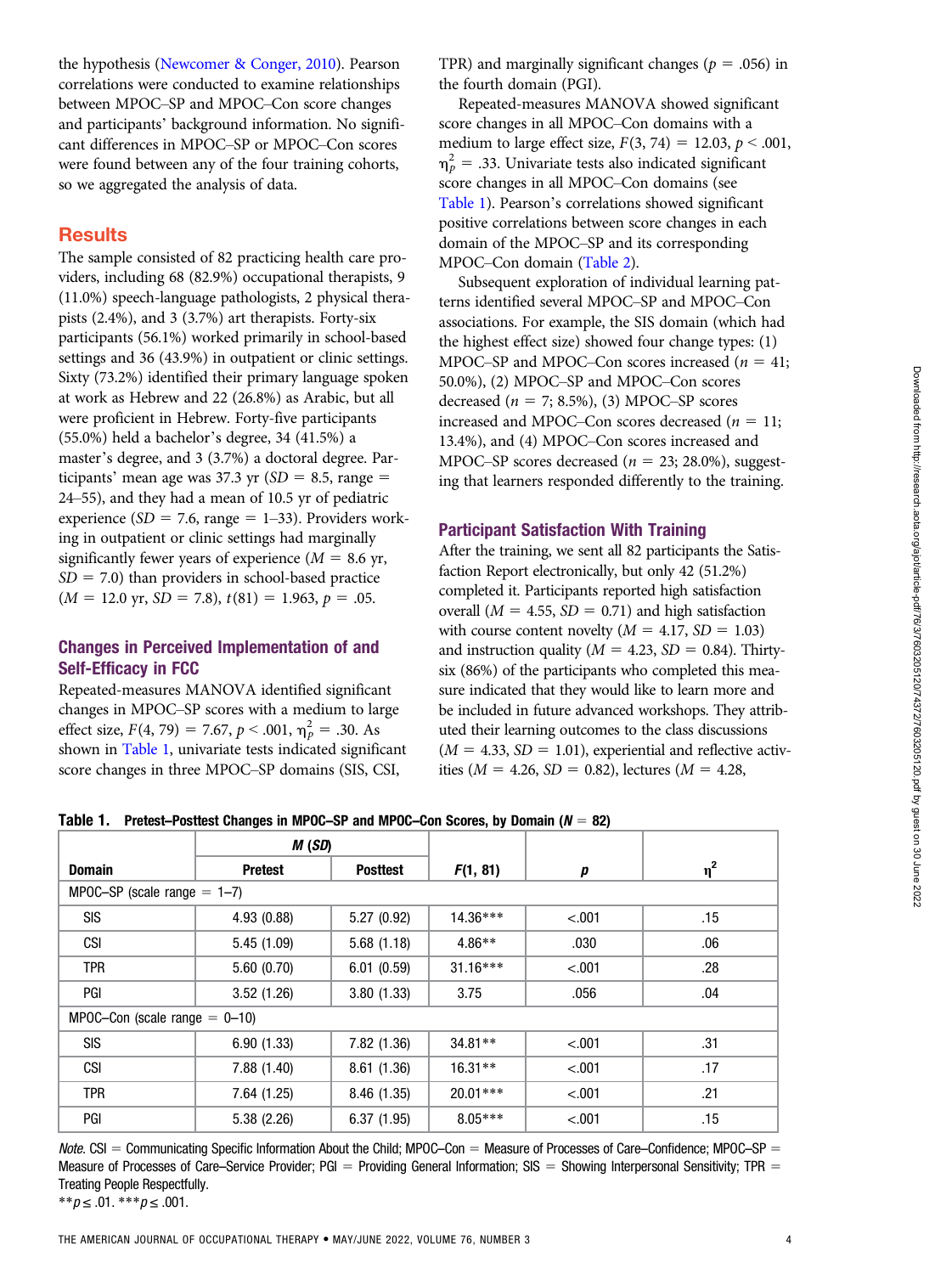#### <span id="page-4-0"></span>Table 2. Pearson Correlations Between Score Changes in the MPOC–SP and MPOC–Con Domains

| <b>MPOC-SP</b> | <b>MPOC-Con Domain</b> |         |         |         |  |  |
|----------------|------------------------|---------|---------|---------|--|--|
| <b>Domain</b>  | 1                      | 2       | 3       | 4       |  |  |
| $1.$ SIS       | $.38**$                | .15     | $.32*$  | $.28*$  |  |  |
| 2. CSI         | .15                    | $.42**$ | .08     | $.26*$  |  |  |
| 3. TPR         | $.22*$                 | .15     | $.46**$ | .21     |  |  |
| 4. PGI         | $.29*$                 | $.29**$ | .21     | $.42**$ |  |  |

*Note.*  $CSI =$  Communicating Specific Information About the Child;  $MPOC-Con = Measure of Processes of Care-Confidence;$  $MPOC-SP = Measure of Processes of Care–Service Providence;$  $PGI =$  Providing General Information;  $SIS =$  Showing Interpersonal Sensitivity;  $TPR = Treating People Respectfully$ .  $**p* ≤ .05. ***p* ≤ .01.$ 

 $SD = 0.81$ ), and peer mentoring ( $M = 4.05$ ,  $SD = 1.0$ ).

#### Background Variables Associated With Scores on Outcome Measures

We conducted exploratory analyses to identify the contribution of years of experience, practice setting, and academic education to the pre- and posttraining scores on the MPOC–SP and MPOC–Con. Years of clinical experience was positively correlated with pretraining scores in all domains ( $rs = .23-.32$ ,  $p < .05$ ) except MPOC–SP CSI. No significant correlations were found for years of experience and posttraining scores. Providers in outpatient or clinic settings had marginally higher pretraining MPOC–SP scores than school-based providers,  $F(3, 76) = 0.88$ ,  $p = .047$ ,  $\eta_p^2$  = .12; however, these differences faded by posttraining. No significant differences between practice settings in MPOC–Con scores were found at pre- or posttraining. Finally, no significant differences in preor posttraining scores were found by level of academic education. We did not test for differences between professions because few participants were not occupational therapists.

## **Discussion**

In this study, we evaluated BT, a novel 10-wk FCC care training for health care providers. Participants reported significant increases in their implementation of specific aspects of FCC in practice and in their FCC-related self-efficacy after the training. This study is one of few FCC training studies to incorporate standardized measures in a pretest–posttest design. Regarding the study's first and second research questions, the BT training enhanced providers' selfreported implementation of and self-efficacy in FCC, which involves showing interpersonal sensitivity, fostering respectful relationships, and communicating information with families. These changes were independent of differences in participants' years of

experience and practice settings. Regarding the third research question, changes in participants' FCC implementation were positively associated changes in their FCC-related self-efficacy.

## Changes in Participants' Use of Specific Aspects of FCC Implementation

Although participants as a group reported fairly high estimates of their use of specific FCC aspects before the training, we were still able to see significant increases in all domains posttraining. MPOC–SP scores demonstrated that behaviors reflecting partnership competency, considered a core FCC capacity [\(Kokorelias et al., 2019](#page-7-0)), increased the most. Other increases occurred in participants' perceptions of the extent to which they treated parents as experts regarding their children, intentionally made parents feel like partners and effective guardians, provided positive feedback, were nonjudgmental, offered opportunities for parents to explain their needs and goals, maintained consistent parent–provider relationships, and adapted interventions to family needs and lifestyles.

Changes in providing general information were marginally significant ( $p = .056$ ). In a review of 20 yr of MPOC research, [Cunningham and Rosenbaum](#page-6-0) [\(2014](#page-6-0)) found that PGI scores were consistently the lowest of all domains. This domain encompasses sharing information on community resources; providing information on topics such as financial costs or assistance, genetic counseling, and respite care; and connecting families. Many practitioners perceive this domain as beyond their scope of practice ([Cunning](#page-6-0)[ham & Rosenbaum, 2014\)](#page-6-0), and parents have reported it as the area of practice requiring most improvement [\(Almasri et al., 2018;](#page-6-0) [Molinaro et al., 2017](#page-7-0)). [King et al.](#page-7-0) [\(2011](#page-7-0)) suggested that occupational therapy practitioners' provision of general information was influenced primarily by organizational characteristics and their own familiarity with community resources and was not a part of their formal professional knowledge. Thus, PGI remains an area for further exploration and enhancement in future training.

## Changes in Participants' FCC-Related Self-**Efficacy**

This study was the first to measure changes in FCCspecific self-efficacy after provider training. The MPOC–Con developed for this study holds promise [\(Gafni-Lachter et al., 2019](#page-6-0)). It showed adequate internal consistency and correlation with MPOC–SP scores, indicating preliminary construct validity. Even though participants reported high self-efficacy in FCC at pretest, the training significantly enhanced it across all measured domains. The significant correlations between MPOC–SP and MPOC–Con domain scores demonstrate a two-way association between participants' perceived use of specific aspects of FCC and their self-efficacy. This suggests that enhanced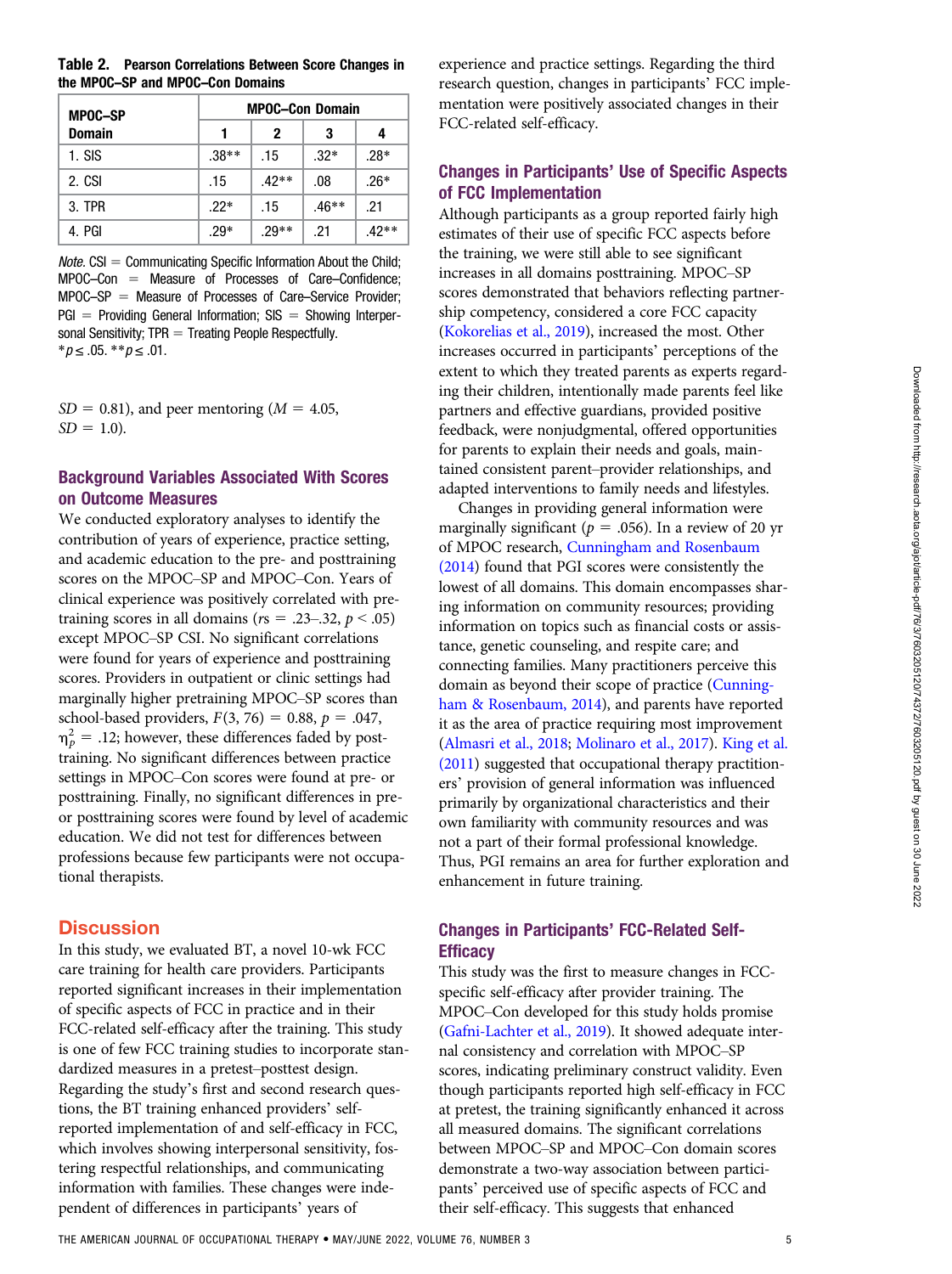understanding of implementation can increase selfefficacy and self-efficacy can increase the use of FCC in practice. This finding aligns with the premise that self-efficacy beliefs are essential in translating adult learning into action [\(Hammond & Feinstein, 2005](#page-6-0); [Locke & Latham, 2002](#page-7-0)), particularly in clinical practice [\(Godin et al., 2008](#page-6-0); [Greenhalgh et al., 2004](#page-6-0); [Tang](#page-7-0) [et al., 2012](#page-7-0)).

Although MANOVA and effect size calculations demonstrated positive score increases and associations between MPOC–SP and MPOC–Con domains in the sample as a whole, not all participants had increased MPOC–Con scores or showed positive associations between their implementation of FCC practices and self-efficacy. Some participants suggested an anecdotal explanation for decreased or stable self-efficacy. They explained that as they learned more about FCC during the training, they became aware of how much they did not know or apply; thus, their lower perceived use of FCC skills or confidence may have reflected their belief in how much further they could advance. Learners' increased awareness of a need to improve their FCC-related practices and resulting decreases in selfefficacy may be either a motivating force or a barrier to continued learning, individually or within a learning program. Further research is warranted to identify how decreases in self-efficacy influence the learning experience and whether they motivate or hinder providers' continued development of expertise. In addition, some participants may not have benefited from the training because they required different learning and development approaches—for example, more observations of FCC practice, more structured progress goals, and more feedback. Training programs must assess each learner's progress and adapt the learning plan accordingly.

#### Posttraining Feedback

Findings from the Satisfaction Report indicate that participants attributed their improvements in perceived FCC implementation and self-efficacy to the diverse learning activities in the BT training. These activities include lectures, experiential and reflective learning activities (e.g., interactions with families), group discussions, and peer mentoring. This finding is consistent with [Bandura](#page-6-0)'s (1997) social learning and self-efficacy theory, which hypothesizes that people learn from others through direct and vicarious experience and social persuasion. Although [King \(2009\)](#page-6-0) did not specify self-efficacy in her framework, the current findings nevertheless reinforce that framework, which highlights the importance of engaging in deliberate practice, obtaining feedback, and processing it via reflection to enhance expertise in FCC.

#### Background Variables and Training Effectiveness

Our pretraining test results were similar to those of previous studies, which showed that experienced

providers reported implementing more FCC in care [\(King et al., 2011\)](#page-7-0) and greater FCC self-efficacy ([Tang](#page-7-0) [et al., 2012\)](#page-7-0). In addition, similar to [Fingerhut et al.](#page-6-0)'s [\(2013](#page-6-0)) findings, providers in outpatient settings were more family centered than those in school-based settings.

In contrast, in our posttesting, we found that neither differences between experienced and novice practitioners nor differences by practice setting persisted after the BT training. This finding suggests that training can promote change regardless of initial practice experience level or work setting. We attribute this finding to the effectiveness of the learner-centered professional training implemented in this study. In the BT training, each provider develops a personal goal for FCC improvement based on their own strengths and challenges. The personalized goal fosters motivation, commitment, and an individualized learning process. We recommend that program instructors encourage learners to create personalized learning goals and experiences based on their individual needs and motivations.

#### Limitations and Future Research

This study's main limitation was the lack of an objective measure of aspects of FCC implementation in practice besides participants' self-reports. We recommend also obtaining reports from parents, supervisors, or colleagues in future studies. In addition, we did not measure participants' knowledge acquisition or aspects of their actual FCC practice. Moreover, participation in the training was voluntary; hence, participants may have held more positive attitudes and stronger motivation to learn about FCC than enrollees who did not participate, limiting the generalizability of their achievements.

We recommend two lines of inquiry for future studies. First, use of a qualitative design could illuminate and help characterize the different individual learning patterns for improving FCC implementation and self-efficacy and the best strategies to support each learner's pattern. Second, testing the BT program with other professionals and in other countries and practice settings can enhance knowledge regarding the program's generalizability for interprofessional teams.

# Implications for Occupational Therapy Practice

The findings of this study have the following implications for occupational therapy practice:

- The BT training program can enhance providers' FCC practices, including interpersonal sensitivity, respect, and communication of information with families.
- The BT training can overcome participants' initial differences in experience and practice settings.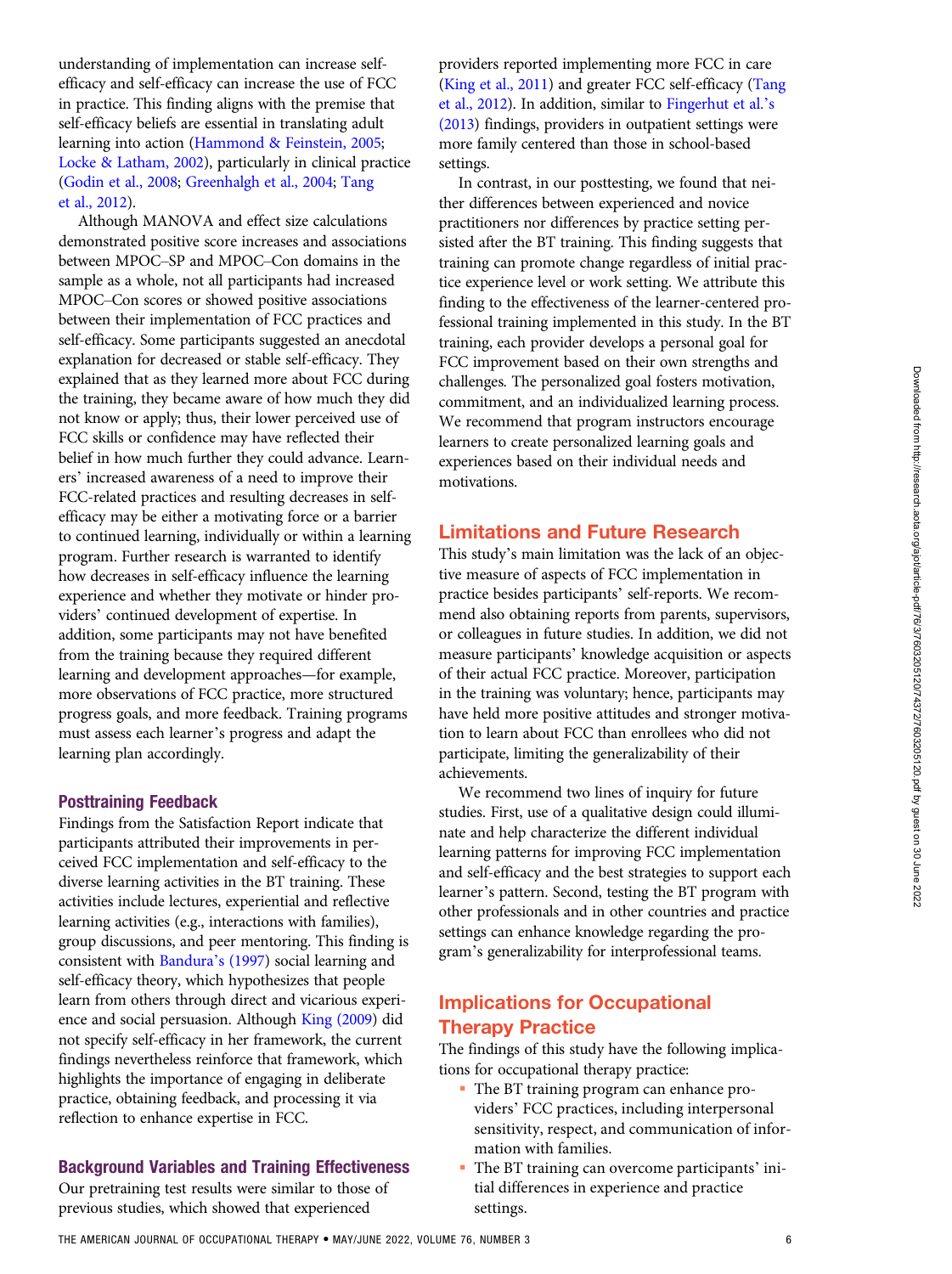- <span id="page-6-0"></span> Experiential and reflective learning techniques are essential to foster learners' self-efficacy in implementing FCC practices.
- Training program developers should consider ways to accommodate learners' individual needs.
- Using standardized tools to measure outcomes enables trainers to quantify the magnitude of changes in learners.
- Measuring outcomes can help trainers improve their program and communicate the value of the training to stakeholders, including managers, colleagues, and families.

## **Conclusion**

Our study shows that an intensive training program, BT, can improve the extent to which health care providers implement aspects of FCC and experience selfefficacy in doing so, as reflected in their scores on standardized outcome measures. The learning participants acquired minimized the effects of differences in clinical experience and practice settings. To bring about meaningful change in providers' FCC-related behaviors, training programs should incorporate a variety of techniques, especially experiential and reflective learning activities, to promote translation from knowledge to application. We encourage health care providers, educators, managers, and researchers to consider the value of enhancing practitioners' self-efficacy in implementing FCC skills and behaviors.  $\mathbf{\hat{a}}$ 

## Acknowledgments

This study was made possible thanks to the generous support of the Fulbright Israel foundation. Liat Gafni-Lachter thanks Dr. Ellen Cohn for invaluable mentorship on developing the Better Together training as part of her OTD studies at Boston University.

## **References**

- Almasri, N. A., An, M., & Palisano, R. J. (2018). Parents' perception of receiving family-centered care for their children with physical disabilities: A meta-analysis. Physical and Occupational Therapy in Pediatrics, 38, 427–443. [https://doi.org/10.1080/01942638.2017.](https://doi.org/10.1080/01942638.2017.1337664) [1337664](https://doi.org/10.1080/01942638.2017.1337664)
- Altimier, L., Kenner, C., & Damus, K. (2015). The Wee Care Neuroprotective NICU Program (Wee Care): The effect of a comprehensive developmental care training program on seven neuroprotective core measures for family-centered developmental care of premature neonates. Newborn and Infant Nursing Reviews, 15, 6–16. <https://doi.org/10.1053/j.nainr.2015.01.006>
- American Occupational Therapy Association. (2020). Occupational therapy practice framework: Domain and process (4th ed.). American Journal of Occupational Therapy, 74(Suppl. 2), 7412410010. [https://](https://doi.org/10.5014/ajot.2020.74S2001) [doi.org/10.5014/ajot.2020.74S2001](https://doi.org/10.5014/ajot.2020.74S2001)
- An, M., Palisano, R. J., Yi, C. H., Chiarello, L. A., Dunst, C. J., & Gracely, E. J. (2019). Effects of a collaborative intervention process on parent empowerment and child performance: A randomized controlled trial. Physical and Occupational Therapy in Pediatrics, 39, 1–15. [https://doi.](https://doi.org/10.1080/01942638.2017.1365324) [org/10.1080/01942638.2017.1365324](https://doi.org/10.1080/01942638.2017.1365324)
- Bamm, E. L., & Rosenbaum, P. (2008). Family-centered theory: Origins, development, barriers, and supports to implementation in rehabilitation medicine. Archives of Physical Medicine and Rehabilitation, 89, 1618–1624. [https://doi.org/10.1016/j.](https://doi.org/10.1016/j.apmr.2007.12.034) [apmr.2007.12.034](https://doi.org/10.1016/j.apmr.2007.12.034)
- Bandura, A. (1997). Self-efficacy and health behaviour. In A. Baum, S. Newman, J. Weinmar, R. West, & C. McManus (Eds.), Cambridge handbook of psychology, health and medicine (pp. 160–162). Cambridge University Press.
- Bandura, A. (2006). Guide for constructing self-efficacy scales. In F. Pajares & F. Urdan (Eds.), Self-efficacy beliefs of adolescents (pp. 307–337). Information Age.
- Brown, J. A., & Woods, J. J. (2012). Evaluation of a multicomponent online communication professional development program for early interventionists. Journal of Early Intervention, 34, 222–242. [https://](https://doi.org/10.1177/1053815113483316) [doi.org/10.1177/1053815113483316](https://doi.org/10.1177/1053815113483316)
- Committee on Hospital Care & Institute for Patient- and Family-Centered Care. (2012). Patient- and family-centered care and the pediatrician's role. Pediatrics, 129, 394–404. [https://doi.org/10.1542/](https://doi.org/10.1542/peds.2011-3084) [peds.2011-3084](https://doi.org/10.1542/peds.2011-3084)
- Cunningham, B. J., & Rosenbaum, P. L. (2014). Measure of Processes of Care: A review of 20 years of research. Developmental Medicine and Child Neurology, 56, 445–452. <https://doi.org/10.1111/dmcn.12347>
- Dunst, C. J., & Trivette, C. M. (2009). Let's Be PALS: An evidence-based approach to professional development. Infants and Young Children, 22, 164–176. <https://doi.org/10.1097/IYC.0b013e3181abe169>
- Dunst, C. J., Trivette, C. M., & Deal, A. G. (2011). Effects of in-service training on early intervention practitioners' use of family-systems intervention practices in the USA. Professional Development in Education, 37, 181–196. [https://doi.org/10.1080/19415257.](https://doi.org/10.1080/19415257.2010.527779) [2010.527779](https://doi.org/10.1080/19415257.2010.527779)
- Fingerhut, P. E., Piro, J., Sutton, A., Campbell, R., Lewis, C., Lawji, D., & Martinez, N. (2013). Family-centered principles implemented in home-based, clinic-based, and school-based pediatric settings. American Journal of Occupational Therapy, 67, 228–235. [https://doi.](https://doi.org/10.5014/ajot.2013.006957) [org/10.5014/ajot.2013.006957](https://doi.org/10.5014/ajot.2013.006957)
- Gafni-Lachter, L. R. (2015). Better Together: Advancing family centered care [Unpublished doctoral dissertation]. Occupational Therapy Department, Boston University.
- Gafni-Lachter, L. R., Josman, N., & Ben-Sasson, A. (2019). Evaluating change: Using the Measure of Processes of Care–Service Provider as an outcome measure for performance and confidence in familycentred care. Child: Care, Health and Development, 45, 592–599. <https://doi.org/10.1111/cch.12668>
- Godin, G., Bélanger-Gravel, A., Eccles, M., & Grimshaw, J. (2008). Healthcare professionals' intentions and behaviours: A systematic review of studies based on social cognitive theories. Implementation Science, 3, 36. <https://doi.org/10.1186/1748-5908-3-36>
- Greenhalgh, T., Robert, G., Macfarlane, F., Bate, P., & Kyriakidou, O. (2004). Diffusion of innovations in service organizations: Systematic review and recommendations. Milbank Quarterly, 82, 581–629. <https://doi.org/10.1111/j.0887-378X.2004.00325.x>
- Hammond, C., & Feinstein, L. (2005). The effects of adult learning on self-efficacy. London Review of Education, 3, 265-287. [https://doi.org/](https://doi.org/10.1080/14748460500372754) [10.1080/14748460500372754](https://doi.org/10.1080/14748460500372754)
- Keisling, B. L., Bishop, E. A., Kube, D. A., Roth, J. M., & Palmer, F. B. (2017). Long-term pediatrician outcomes of a parent led curriculum in developmental disabilities. Research in Developmental Disabilities, 60, 16–23. <https://doi.org/10.1016/j.ridd.2016.11.004>
- King, G. (2009). A framework of personal and environmental learningbased strategies to foster therapist expertise. Learning in Health and Social Care, 8, 185–199. [https://doi.org/10.1111/](https://doi.org/10.1111/j.1473-6861.2008.00210.x) [j.1473-6861.2008.00210.x](https://doi.org/10.1111/j.1473-6861.2008.00210.x)
- King, G., & Chiarello, L. (2014). Family-centered care for children with cerebral palsy: Conceptual and practical considerations to advance